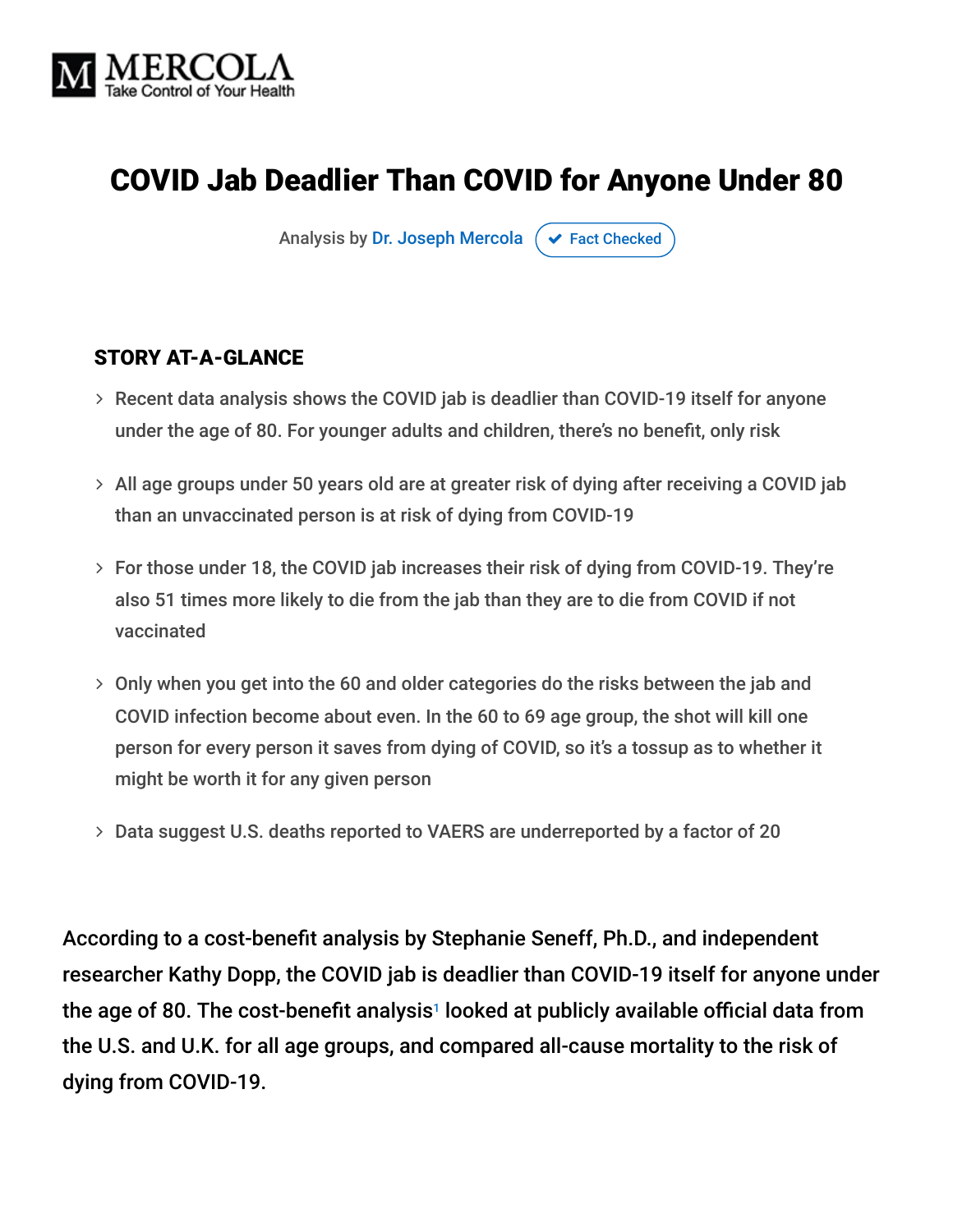"All age groups under 50 years old are at greater risk of fatality after receiving a COVID-19 inoculation than an unvaccinated person is at risk of a COVID-19 death," Seneff and Dopp conclude. For younger adults and children, there's no benefit, only risk.

*"This analysis is conservative,"* the authors note, *"because it ignores the fact that inoculation-induced adverse events such as thrombosis, myocarditis, Bell's palsy, and other vaccine-induced injuries can lead to shortened life span.*

*When one takes into consideration the fact that there is approximately a 90% decrease in risk of COVID-19 death if early treatment is provided to all symptomatic high-risk persons, one can only conclude that mandates of COVID-19 inoculations are ill-advised.*

*Considering the emergence of antibody-resistant variants like Delta and Omicron, for most age groups COVID-19 vaccine inoculations result in higher death rates than COVID-19 does for the unvaccinated."*

## Real-Life Risk Reduction Is Negligible

The analysis is also conservative in the sense that it only considers COVID jab fatalities that occur within one month of injection. Looking at the U.S. Vaccine Adverse Events Reporting System (VAERS), we're now seeing that many of those who are dying got the jab around April 2021 or earlier, so we know the shots can significantly cut your life short even if they don't kill you in the first month. As detailed in Seneff's and Dopp's paper:

*"Absolute real-life risk reductions (ARRs) ... from COVID inoculations vary from a low of negative 0.00007% (an increased risk of a COVID death from inoculation) for children under age 18 to a positive 0.183% (0.00183) risk reduction of a COVID death for persons over age 80 ...*

*COVID vaccine inoculations increase risk of death and produce a net negative benefit, aka increased risk of death ... for all age groups younger than 60 years*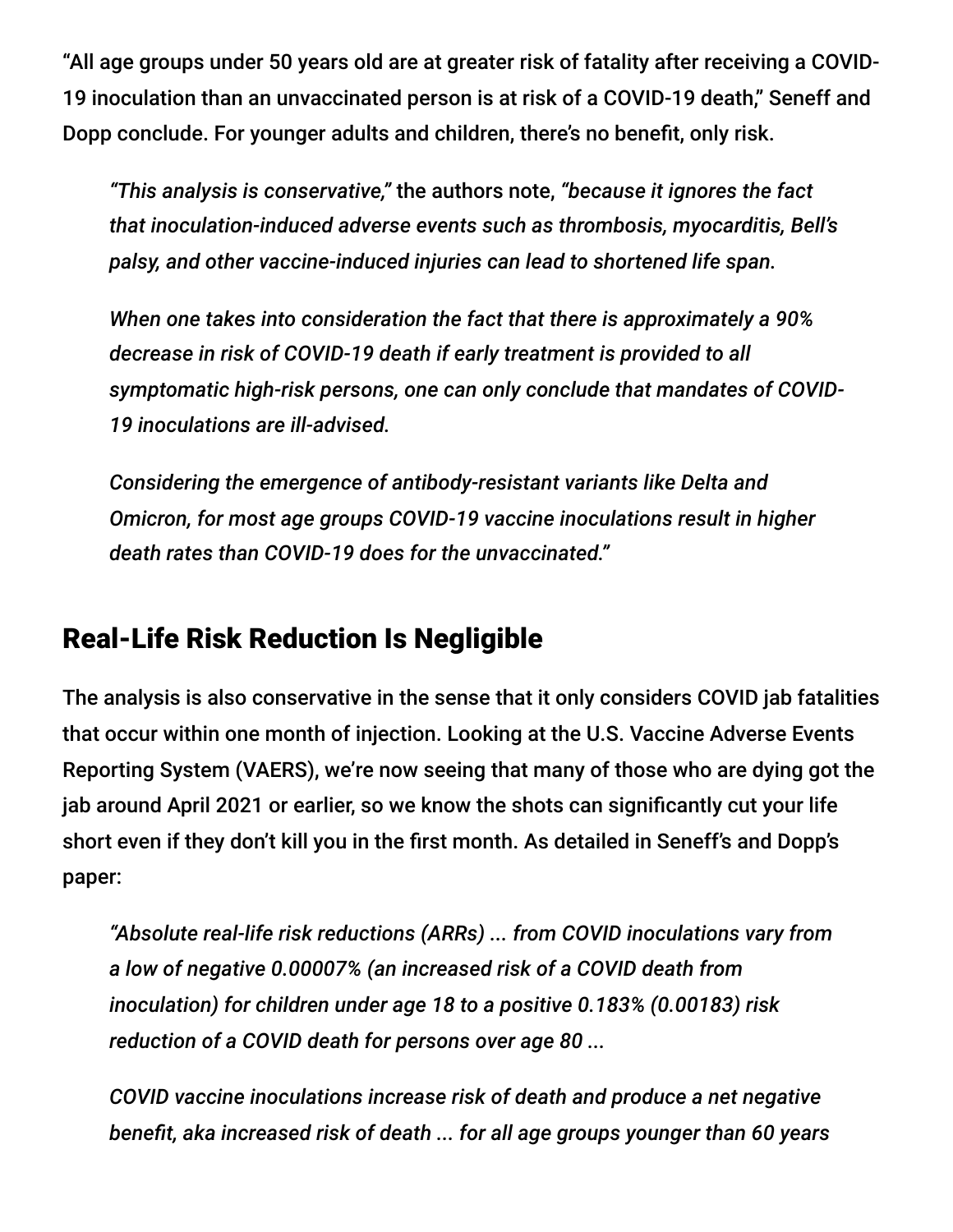*old. In other words, the COVID inoculations cause a net increase, rather than decrease, in the likelihood of death for all persons under 60 years old.*

*For those over 60 years old, the benefit of COVID inoculations is negligible, ranging from a 0.0016% reduction in likelihood of death for a 60- to 69-year-old persons to a 0.125% reduction in likelihood of death for those over 80 years old. Because preventative treatments are often given to well persons, a vaccine is supposed to provide very small risk compared to benefit.*

*Thus, such high fatality risks (VFRs) versus low benefit of risk reduction (ARRs) from the COVID inoculations are not acceptable, especially considering that low-cost, effective treatments are available that would additionally reduce COVID-19 death rates by as much as 90% or more if provided as soon as symptoms appear in high-risk persons."*

Meanwhile, data from an analysis<sup>2</sup> by researchers Spiro Pantazatos and Herve Seligmann suggest U.S. deaths reported to VAERS are underreported by a factor of 20. Their analysis was used to calculate vaccine fatality rates (VFR), the number needed to treat/vaccinate (NNT) to prevent one COVID death, the expected number of vaccine fatalities to prevent one COVID death, and the expected number of vaccine fatalities compared to COVID fatalities by age group: 3

| <b>Age group</b> | <b>VFR-Vaccine</b> | <b>NNT</b> to prevent                                         | <b>Expected</b>                                               | <b>Expected</b>                   |
|------------------|--------------------|---------------------------------------------------------------|---------------------------------------------------------------|-----------------------------------|
|                  | fatality rate      | one COVID death vaccine fatalities                            |                                                               | number of                         |
|                  |                    |                                                               |                                                               | to prevent one vaccine fatalities |
|                  |                    |                                                               | <b>COVID death</b>                                            | compared to                       |
|                  |                    |                                                               |                                                               | <b>COVID fatalities</b>           |
| Under 18         | 0.004%             | <b>Vaccine</b><br>causes higher<br><b>COVID death</b><br>rate | <b>Vaccine</b><br>causes higher<br><b>COVID death</b><br>rate | 51                                |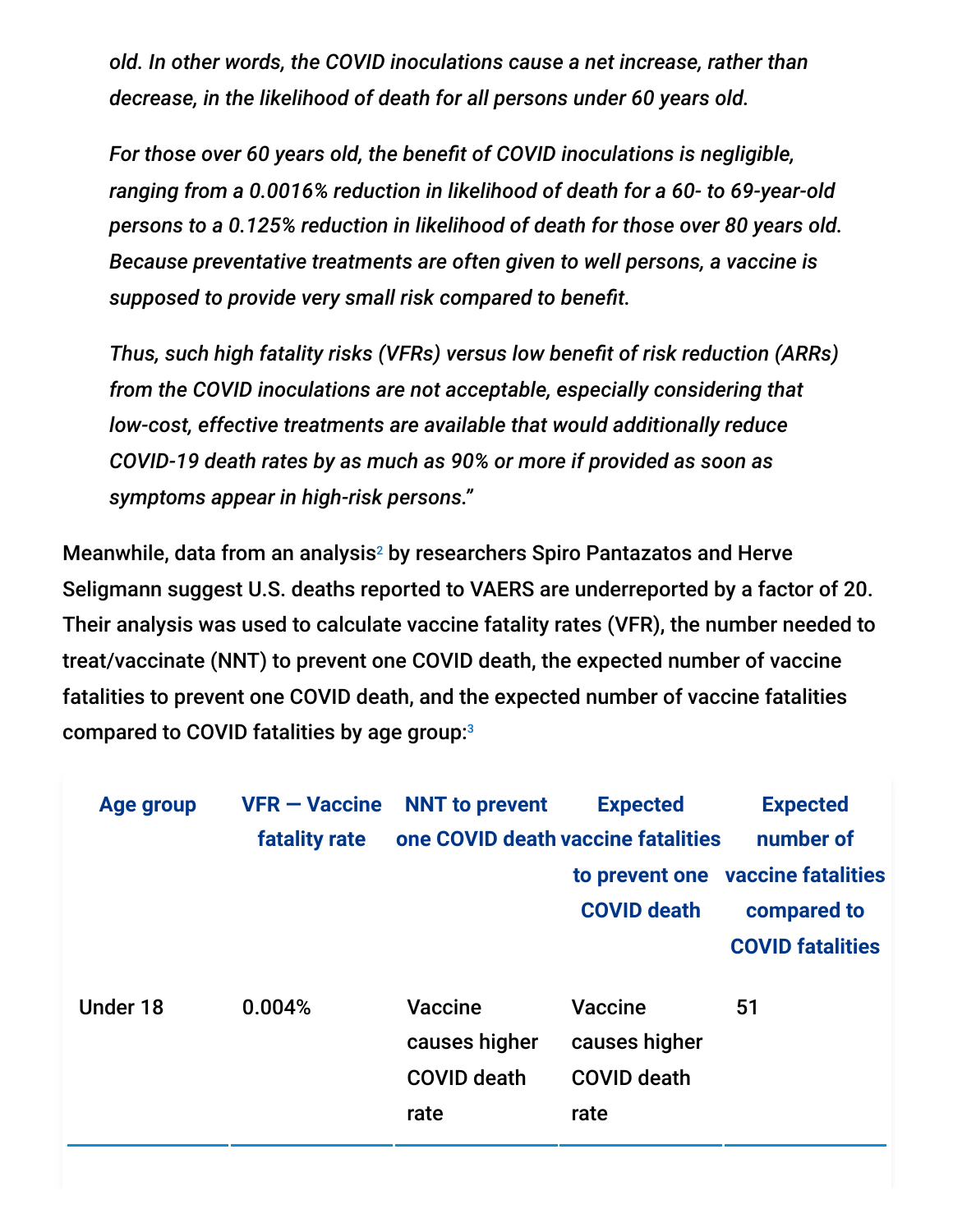| <b>Age group</b> | <b>VFR - Vaccine</b> | <b>NNT</b> to prevent              | <b>Expected</b>    | <b>Expected</b>                   |
|------------------|----------------------|------------------------------------|--------------------|-----------------------------------|
|                  | <b>fatality rate</b> | one COVID death vaccine fatalities |                    | number of                         |
|                  |                      |                                    |                    | to prevent one vaccine fatalities |
|                  |                      |                                    | <b>COVID death</b> | compared to                       |
|                  |                      |                                    |                    | <b>COVID fatalities</b>           |
| 18 to 29         | 0.005%               | 318,497                            | 16                 | 8                                 |
| 30 to 39         | 0.009%               | 164,538                            | 15                 | 7                                 |
| 40 to 49         | 0.017%               | 55,516                             | 9                  | 5                                 |
| 50 to 59         | 0.016%               | 11,760                             | $\overline{2}$     | 1                                 |
| 60 to 69         | 0.026%               | 3,624                              | 1                  | 1                                 |
| 70 to 79         | 0.048%               | 1,300                              | 1                  | $\bf{0}$                          |
| 80 to 89         | 0.057%               | 547                                | $\boldsymbol{0}$   | $\bf{0}$                          |

## Summary Findings

In summary, key findings in this paper include the following:

- For those under 18, the COVID jab increases their risk of dying from COVID-19; those under 18 are 51 times more likely to die from the jab than they are to die from COVID if not vaccinated.
- In those aged 18 to 29, the COVID jab is 16 times more likely to kill a person than save their life if they get COVID. They're also eight times more likely to die from the jab than to die from COVID if not vaccinated.
- Those aged 30 to 39 are 15 times more likely to die from the COVID jab than prevent their death, and they're seven times more likely to die from the inoculation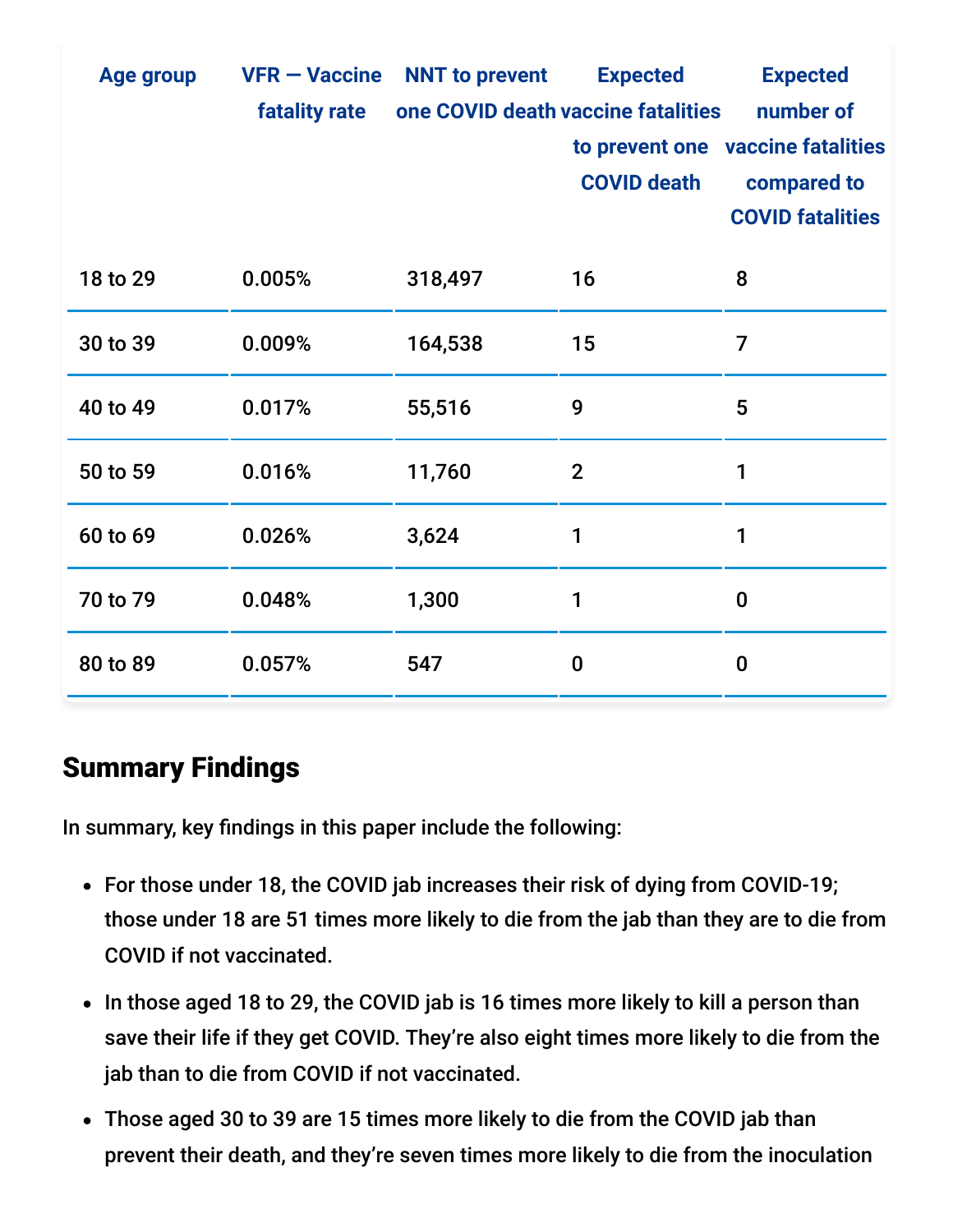than to die from COVID if not vaccinated.

- Those aged 40 to 49 are nine times more likely to die from the COVID jab than having it prevent their death, and they're five times more likely to die from the jab than to die from COVID if not vaccinated.
- Those aged 50 to 59 are twice (2 times) more likely to die from the COVID inoculation than to prevent one COVID death, while their risk of dying from the jab or dying from COVID if unvaccinated is about the same.

Only when you get into the 60 and older categories do the risks between the jab and COVID infection even out. In the 60 to 69 age group, the shot will kill one person for every person it saves from dying of COVID, so it's a tossup as to whether it might be worth it for any given person.

# Cost-Benefit Analysis Must Drive Public Health Policy

Common sense tells us that COVID-19 vaccination policy ought to be rooted in a rational evaluation of the true costs and benefits, and to do that, we need to assess whether the jabs are beneficial or harmful, and to what extent. So far, governments have completely ignored the cost of this mass injection campaign, focusing solely on perceived or imagined (not proven) benefit.

As a result, we're looking at the worst public health disaster in known history. The greatest tragedy of all is that none of our public health officials has bothered to protect even the youngest among us.

# **<sup>66</sup>** As of February 11, 2022, there were 34,223 COVID ish injury reports in the U.S. involving children under **jab injury reports in the U.S. involving children under the age of 17."**

The OpenVAERS team recently started looking at injury reports in children aged 17 and younger, and to their shock, they found 34,223 U.S. reports involving this age group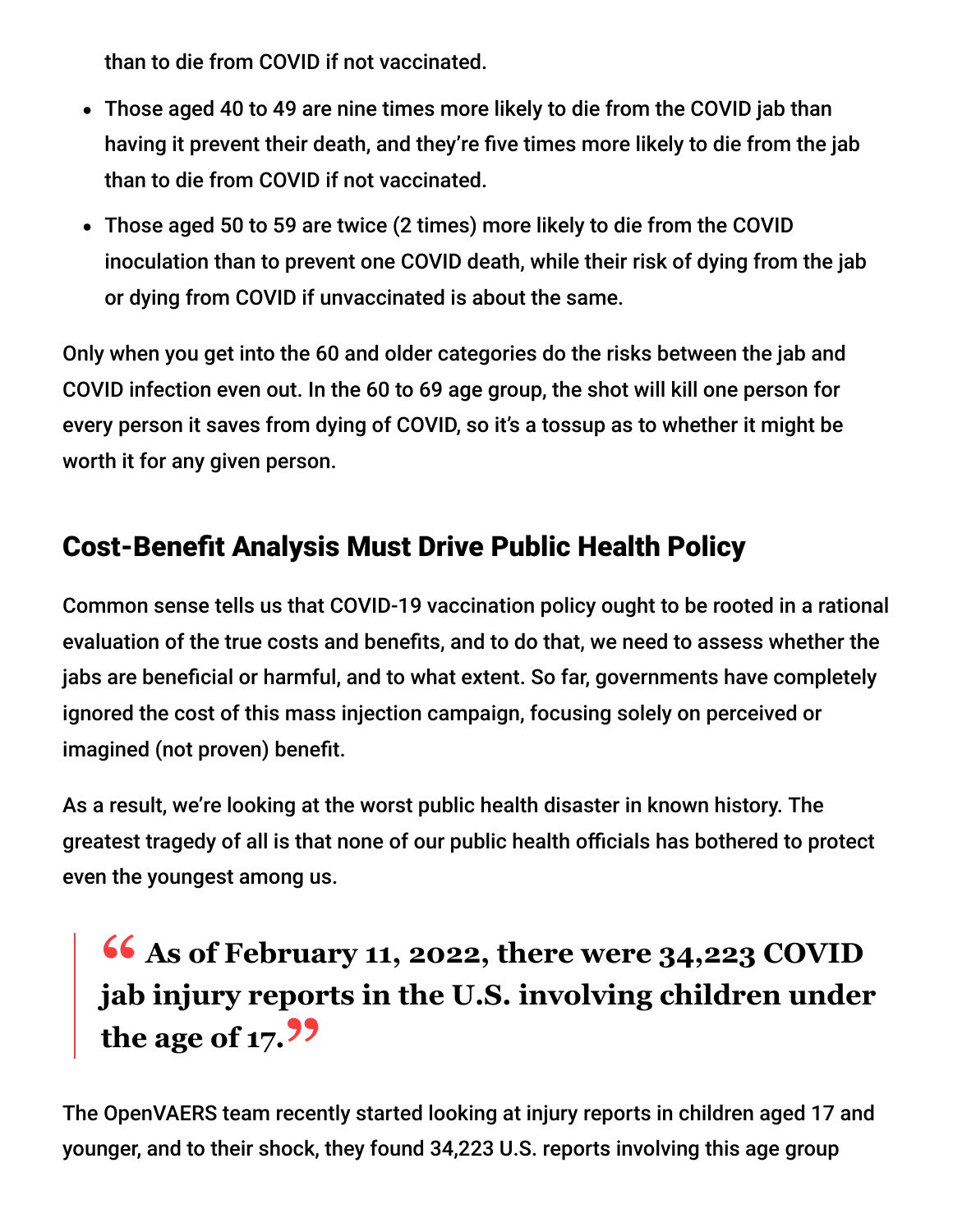through February 11, 2022. You can find the <mark>[Child's Report here](https://openvaers.com/covid-data/child-reports).</mark><sup>4</sup> This is a staggering number, considering the 12- to 17-year-olds have only been eligible for the shot since May 2021, and 5- to 11-year-olds since October 2021. 5

## Pfizer Withdraws EUA Application for Children Under 5

Interestingly, February 11, 2022, Pfizer abruptly withdrew its Emergency Use Authorization (EUA) application for children under 5.67 The question is why? According to the U.S. Food and Drug Administration and Pfizer, they want to collect more data on the effects of a third dose, as two doses did not produce expected immunity in 2- to 5 year-olds. 8

Three days later, former FDA Commissioner and current Pfizer board member Dr. Scott Gottlieb told  $\mathsf{CNEG}^{\mathsf{g}}$  the EUA application was pulled because COVID cases are so low among young children that the shot couldn't be shown to provide much of a benefit.

But according in an email notice to subscribers, OpenVAERS stated, "None of these explanations suffice because all of that information was known prior to Pfizer submitting this EUA to the FDA on February 1 [2022]. It makes one wonder whether adverse events in the treatment group might be the factor that neither Pfizer nor the FDA want to talk about?"

## Those Who Should Be in the Know Don't Know a Thing

In related news, Jessica Rose, Ph.D., a research fellow at the Institute for Pure and Applied Knowledge in Israel, highlighted a February 5, 2022, Freedom of Information Request sent to the Therapeutic Goods Administration (TGA), the Australian equivalent of the FDA. $10$  The inquiry asked for documents relating to the TGA's assessment of:

- The presence and risk of micro-RNA sequences within the Comirnaty mRNA active ingredient (the mRNA genomic sequence)
- The presence and risk of oncomirs (cancer-causing micro-RNA) in Comirnaty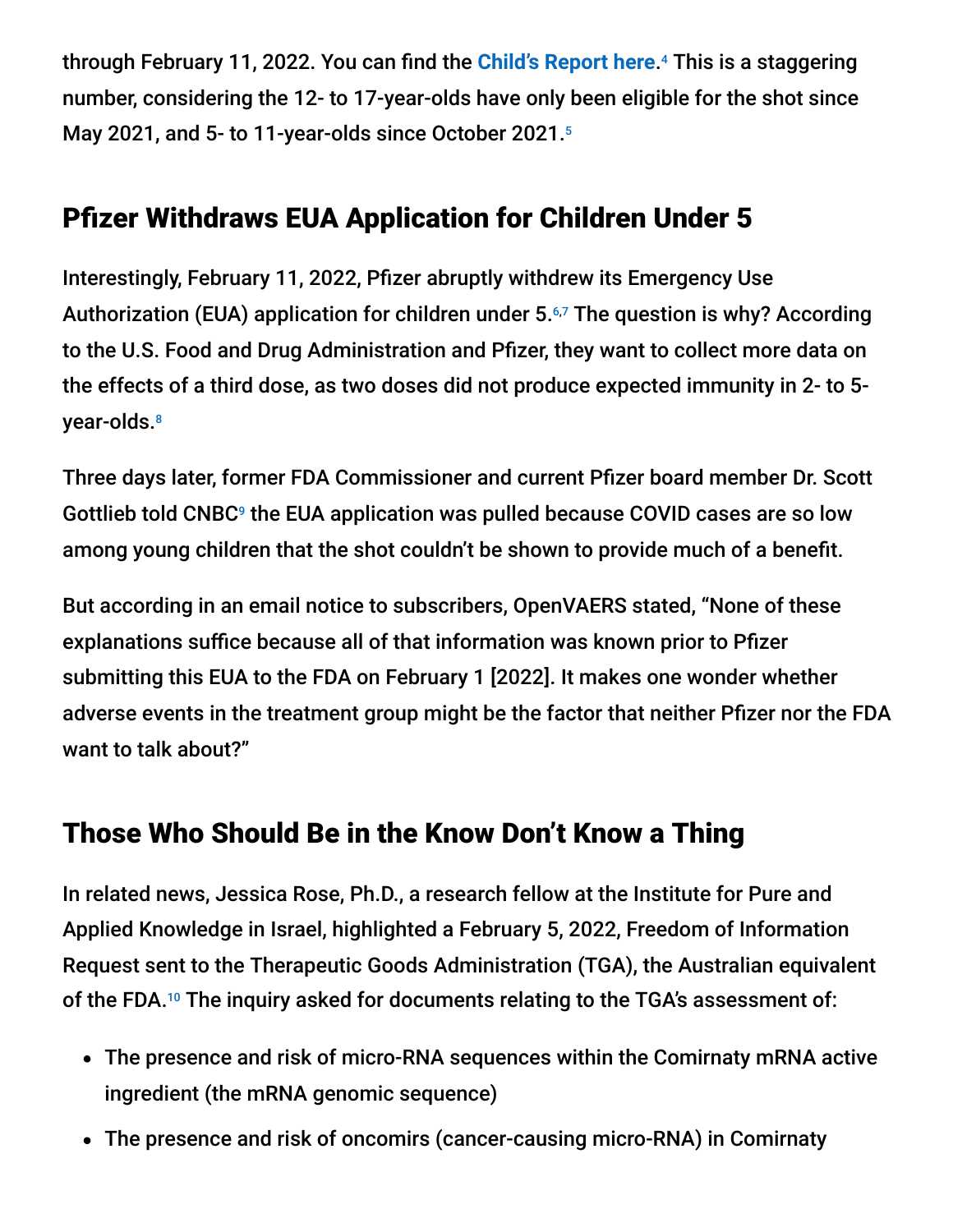- The presence and risk of stop codon read-through (suppression of codon activity) arising as a result of the use of pseudouridine in Comirnaty
- The composition of the final protein product (molecular weight and amino acid sequence) produced following injection of the Comirnaty mRNA product in human subjects
- The risk of the use of AES-mtRNR1 3' untranslated region of the Comirnaty mRNA product in human subjects

As it turns out, the TGA has none of these documents, because they've not assessed any of these risks. Why does this matter? Well, as explained by Rose:

*"Micro-RNA (miRNAs) are small (20-22 nucleotides) single-stranded noncoding RNA molecules that function to interrupt or suppress gene expression at transcriptional or translational levels to regulate gene expression."*

Considering micro-RNA can alter gene expression, wouldn't we want to know if micro-RNAs are present in the shot, considering we're injecting hundreds of millions of people, including teenagers and children? The same goes for oncomirs, the suppression of codon activity, protein products and the rest.

"Stephanie Seneff has warned<sup>11</sup> of two miRNAs that disrupt the type-1 *interferon response in any cell, including immune cells: miR-148a and miR-590,"* Rose continues.

*"I don't know what potential connections there are here yet, but it is safe to say that any tech that involves the introduction of foreign mRNA to be massproduced by human cells must be thoroughly safety tested.*

*The fact that none of these documents 'exist' is proof positive that they either have no idea what the potential effects of what they made are because they did no bench work/investigations/studies, or, that they know and are hiding the results. Either choice is beyond criminal."*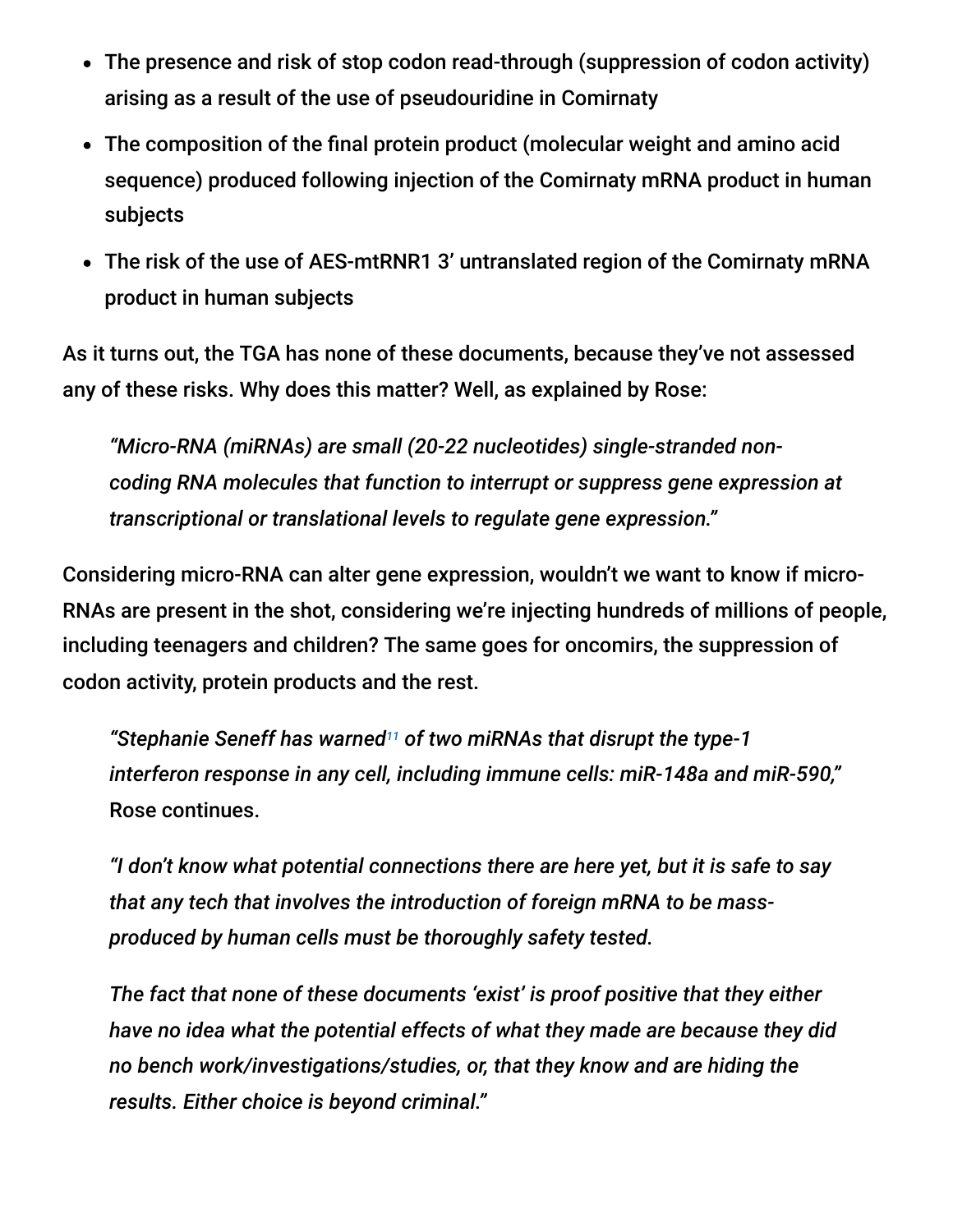### The Critical Design Flaw

In an August 2021 Substack article,<sup>12</sup> British cybersecurity researcher Ehden Biber homed in on the potential risks of using pseudouridine to optimize the codon.

The COVID shots do not contain the identical mRNA found in the SARS-CoV-2 virus. The mRNA has been genetically manipulated in a process called "codon optimization," and this process is actually known to create unexpected and detrimental side effects.

"How come Pfizer, Moderna, AstraZeneca, Janssen etc. are using a technology that both they and the regulators know will cause unknown results?" Biber asked. The reason codon optimization was used is because it's pretty difficult to get your body to produce a given protein by injecting mRNA.

It's a slow and generally inefficient process. In order for the injection to work, they need higher levels of protein expression than is naturally possible. Scientists bypass this problem by making substitutions in the genetic instructions. They've discovered that you can swap out certain nucleotides (three nucleotides make up a codon) and still end up with the same protein in the end. But the increased efficiency comes at a terrible cost.

When substituting parts of the code in this way, the resulting protein can easily get misfolded, and this has been linked to a variety of chronic diseases,<sup>13</sup> including Alzheimer's, Parkinson's disease and heart failure.<sup>14</sup> As explained by Biber:<sup>15</sup>

*"Turns out the protein which was manufactured when codon optimization has different ways it folds and a different 3D shape, and it 'could cause immunogenicity, for example, which wouldn't be seen until late-stage clinical trials or even after approval.' This statement relates to the NORMAL approval cycle. The COVID vaccines went via an accelerated one."*

Now, the FDA has been fully aware of these problems since 2011, when Chava Kimchi Sarfaty, Ph.D., a principal investigator at the FDA, stated that "We do not believe that you can optimize codons and have the protein behave as it did in its native form."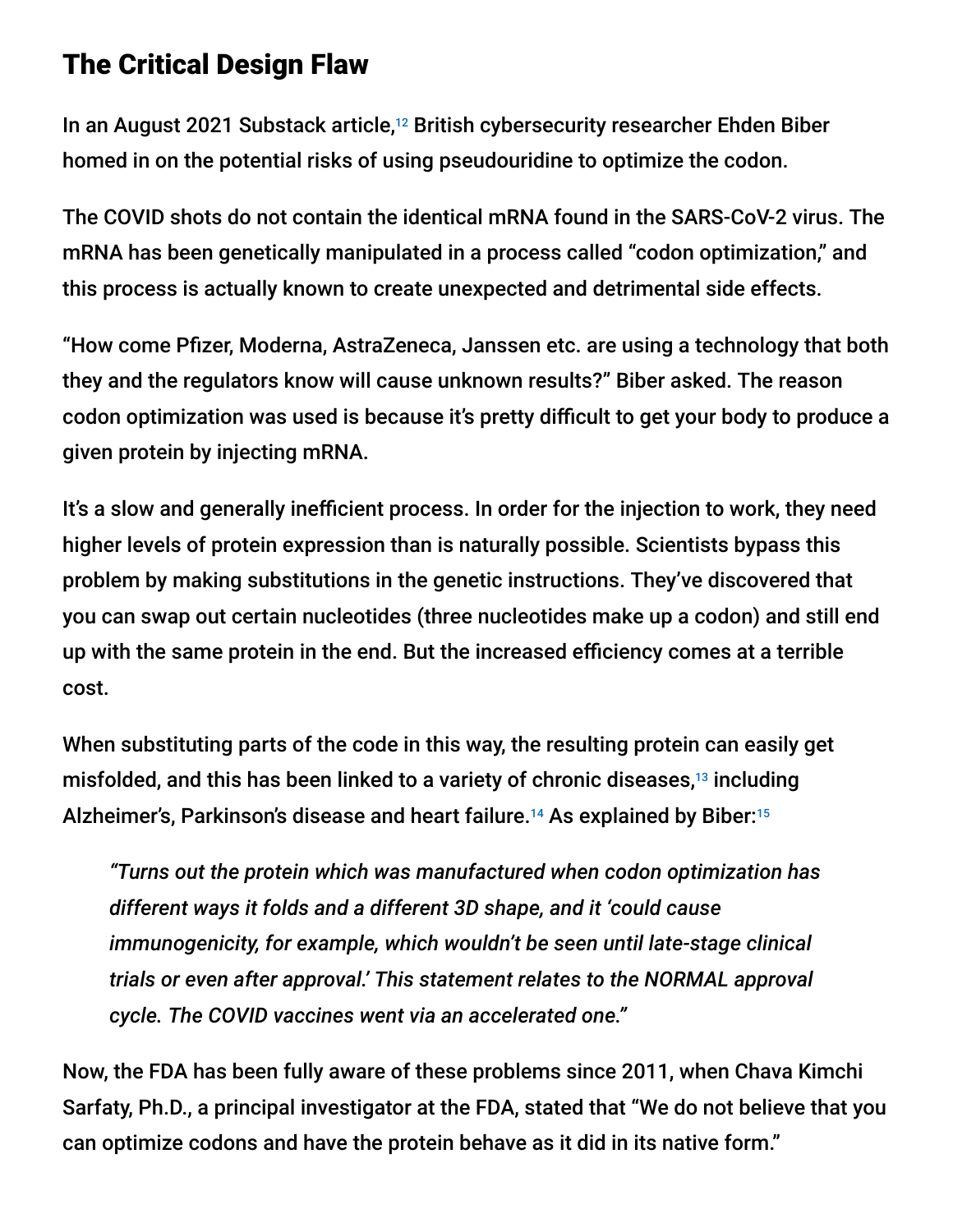She went on to warn, "The changed form could cause immunogenicity, for example, which wouldn't be seen until late-stage clinical trials or even after approval." 16

If the FDA knew all this back in 2011, why have they not raised objections against codon optimization being used in the making of the COVID jabs? The same question needs to be asked of the Australian TGA.

The FOIA requester was likely thinking of the March 2021 paper, "BNT162b2 Vaccine: Possible Codons Misreading, Errors in Protein Synthesis and Alternative Splicing Anomalies"<sup>17</sup> when they put together that inquiry, because that paper highlights Pfizer's extensive codon optimization using pseudouridine, which has known adverse effects, as well as the use of 3'-UTR sequence, the consequences of which are still unknown.

The fact that the TGA has no data on the risks of these modifications just goes to show that they, like the U.S. FDA, are not actually working to ensure these jabs are safe. They're protecting the profits of the drug companies.

Pfizer even admits, in its BNT162b2/Comirnaty Risk Management Plan submitted to the FDA to get EUA, that the codon optimization they did resulted in elevated gammaglutamyl transferase (GGT),<sup>18</sup> which is an early marker of heart failure. Elevated GGT is also an indicator of insulin resistance, cardiometabolic disease,<sup>19</sup> liver disease<sup>20</sup> and chronic kidney disease. 21

That alone should have raised some questions, were the FDA actually looking out for public health. All in all, there's more reason than ever to question the COVID jab mandates and the use of these shots in children.

### **Sources and References**

- <sup>1</sup> [COVID-19 and All-Cause Mortality Data Analysis by Kathy Dopp and Stephanie Seneff \(PDF\)](https://www.skirsch.com/covid/Seneff_costBenefit.pdf)
- <sup>2</sup> [COVID Vaccination and Age-Stratified All-Cause Mortality Risk \(PDF\)](https://normanpilon.files.wordpress.com/2021/11/covfr_manuscript_supplement_v2.pdf)
- <sup>3</sup> [COVID-19 and All-Cause Mortality Data Analysis by Kathy Dopp and Stephanie Seneff \(PDF\), Page 8, Table 2](https://www.skirsch.com/covid/Seneff_costBenefit.pdf)
- <sup>4</sup> [OpenVAERS Child's Report](https://openvaers.com/covid-data/child-reports)
- <sup>5</sup> [Yale Medicine October 25, 2021, Updated February 11, 2022](https://www.yalemedicine.org/news/covid-vaccine-for-ages-5-to-11)
- <sup>6</sup> [New York Times February 12, 2022](https://www.nytimes.com/2022/02/12/world/the-fda-delays-action-on-covid-shots-for-young-children.html)
- <sup>7</sup> [USA Today February 11, 2022](https://www.usatoday.com/story/news/health/2022/02/11/pfizer-vaccine-kids-under-5-fda-authorization-paused-data/6753568001/)